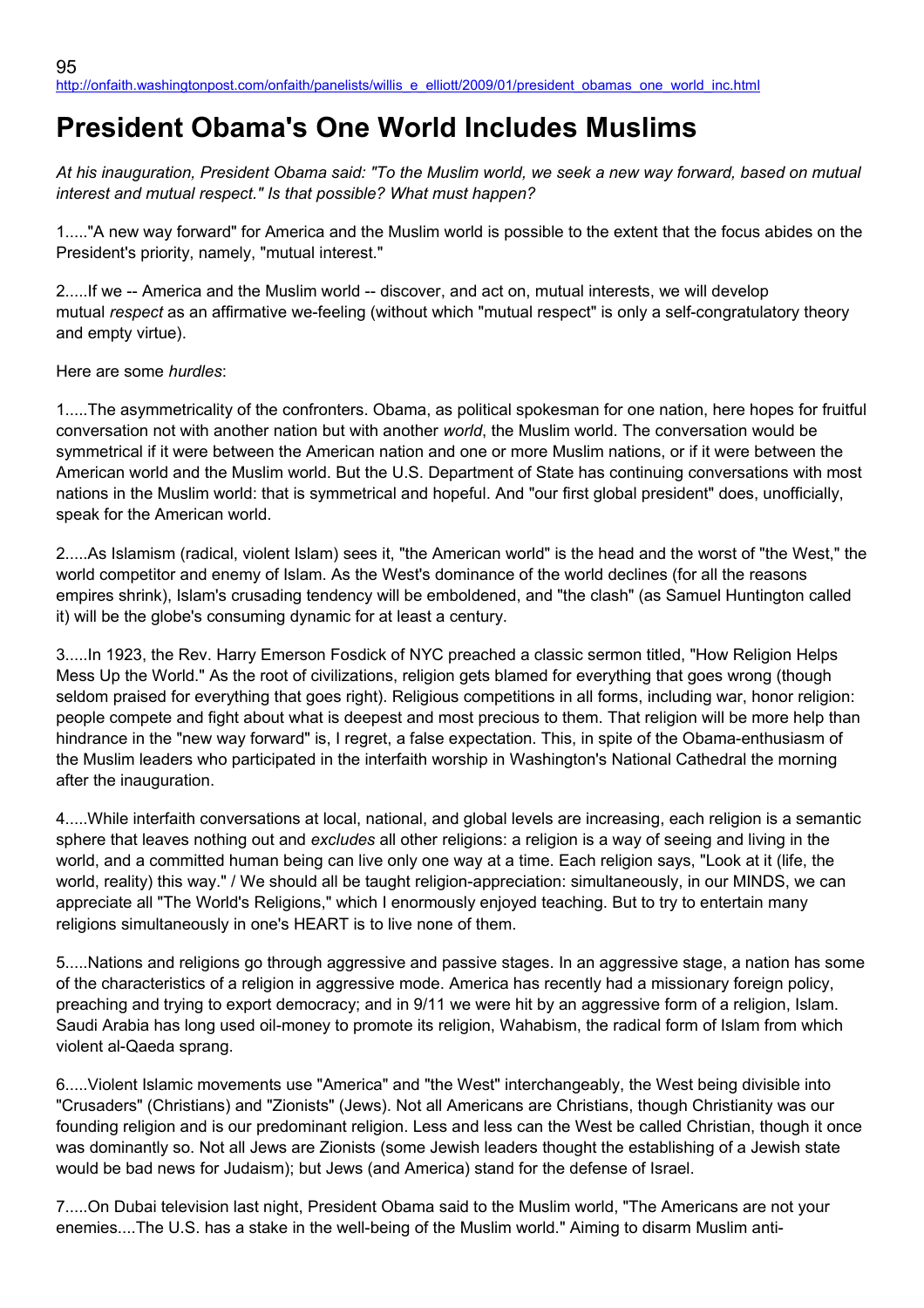Americanism, he humbly set his administration to "start by listening." He gave heart to all who are yearning for a page-turning. His inaugural-address words in the "On Faith" question, and answering that question, were "we seek a new way forward."

⊠ **BY WILLIS E. ELLIOTT | JANUARY 30, 2009; 7:54 AM ETSAVE & SHARE: PREVIOUS: [HUM HONGE KAMYAB/WE SHALL OVERCOME](http://onfaith.washingtonpost.com/onfaith/panelists/eboo_patel/2009/01/todays_guest_blogger_is_jenan.html) | NEXT[:PRESIDENT TOO SOFT ON SOME AND TOO HARD ON MANY](http://onfaith.washingtonpost.com/onfaith/panelists/brad_hirschfield/2009/01/president_too_soft_on_some_and.html)**

**Comments Please report offensive comments below.**

## TO FRANZWEBER999

1

As my opinions on reason, science, & religion closely parallel Obama's, your reading of my entry as a "screed" is puzzling.

2

Since what you said does not touch on my entry's intention, your screed is rational only as a solipsistic essay on your proposition that "God is only a word."

3

If "God is only a word," it's only logical/rational/reasonable for you to conclude that religion is reducible to "magic," & the world's most extensive religion is morally reducible to "harm."

4

Simplistically/sophomorically, you offer against the darkness of "religion" the light of "reason & science." No recognition of such facts as that (1) religion is the root of culture/civilization, & often what is said about the former should be directed to the whole cultural-historical reality; (2)in various forms, reason & science emerge within cultures/civilizations; (3) always & everywhere, the old resists the emergence of the new; (4) in Christendom, reason & science have succeeded more than they have in other civilizations; (5) to a greater extent than is true of any other religion, Christianity has promoted education, science, medicine.

5

On 4.5, I offer a school whose faculty have had more Nobel Laureates than any other institution in the world. It was started by Christians, & its first five presidents were, by profession, scholars of the Bible. As one of my earned doctorates is from it, I know it well. The world knows it as the University of Chicago.

6

Without knowing what I've done, you ask me to do something instead of just talking. And you ask me to "Stop trying to be so important, you are NOT!" In my entry, I don't even mention myself. 7

As a Christian, I don't claim to have "superior" knowledge. We Christian do claim to have the responsibility of preaching & living the Good News (in Old English, "Gospel") that God the Creator loves his creation, and has come among us as Jesus (to use an old phrase) "for us and our salvation." Nobody's perfect, & some modes of conveying this message have been bad news. But Christianity spreads mainly by words & deeds of love, kindness, benevolence.

**POSTED BY: WILLIS E. ELLIOTT | JANUARY 31, 2009 1:25 PM [REPORT OFFENSIVE COMMENT](mailto:blogs@washingtonpost.com?subject=On%20Faith%20Panelists%20Blog%20%20%7C%20%20Willis%20E.%20Elliott%20%20%7C%20%20President%20Obama)**

One can readily understand why Dr. Elliot's screed shows a selfish fear of reason and science.

He is apparently incapable of using the first and of understanding the second, except to the extent that he correctly suspects that the more people learn to trust in the beneficience of either, he loses his power. His view is quite egotistical and selfish as well as cruel because of the harm it does to his fellow man. God is only a word and has no existence beyond semantics and man's fantasy that somewhere a magic entity exists that will save him from reality. The ritualization of this destructive fantasy is what humans call religion. Hitler called his religion the Nazi Party, Stalin called his religion Communism. And they both considered themselves the Gods of their respective religions. So how do Dr. Elliot's views differ from Hitler's and Stalins? True, he doesn't consider